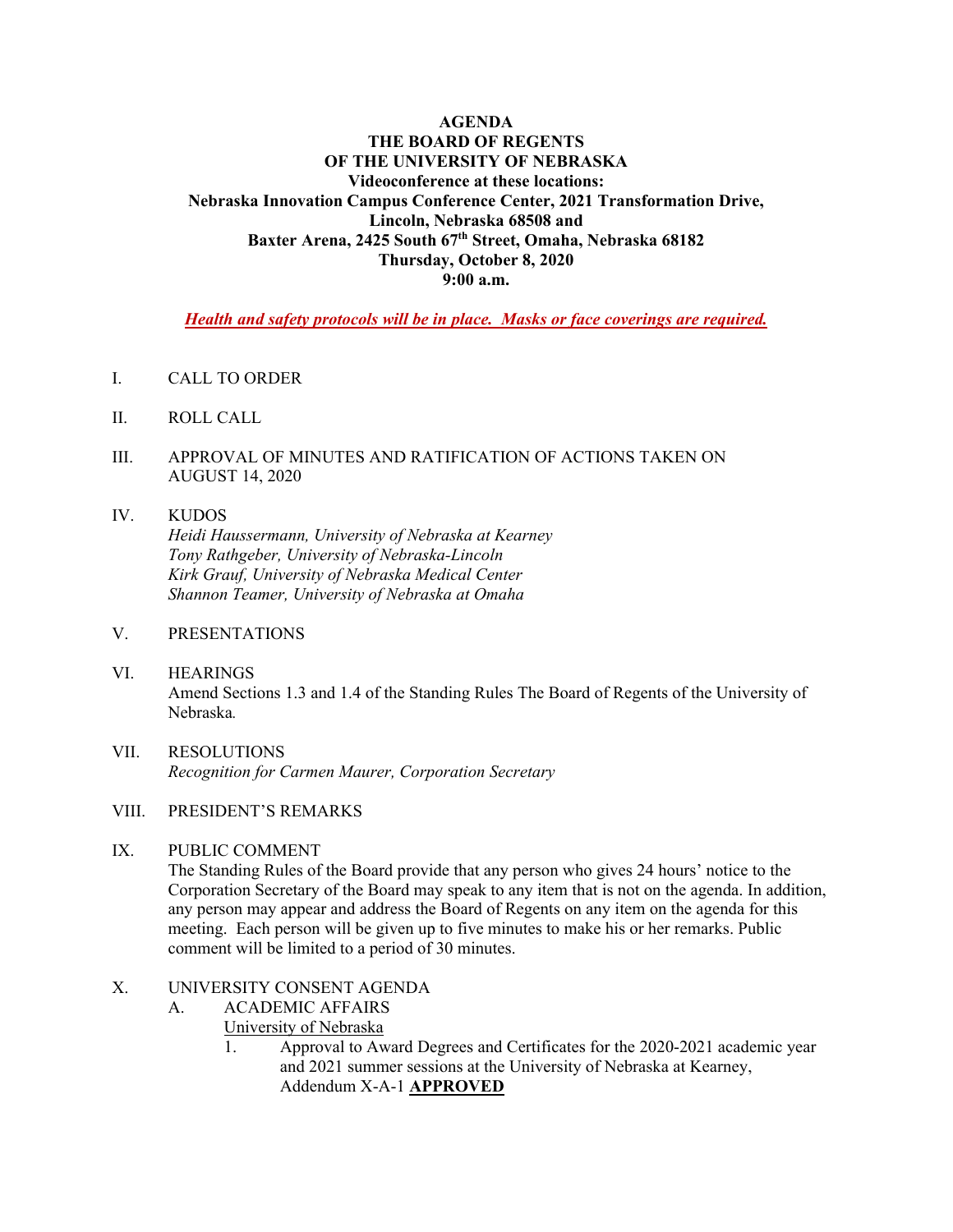- 2. Approval to Award Degrees and Certificates for the 2020-2021 academic year and 2021 summer sessions at the University of Nebraska-Lincoln, Addendum X-A-2 **APPROVED**
- 3. Approval to Award Degrees and Certificates for the 2020-2021 academic year and 2021 summer sessions at the University of Nebraska Medical Center, Addendum X-A-3 **APPROVED**
- 4. Approval to Award Degrees and Certificates for the 2020-2021 academic year and 2021 summer sessions at the University of Nebraska at Omaha, Addendum X-A-4 **APPROVED**
- B. BUSINESS AFFAIRS
	- 1. Approval of amendments to the Standing Rules of the Board of Regents, Addendum X-B-1 **APPROVED**

# XI. UNIVERSITY ADMINISTRATIVE AGENDA

- A. ACADEMIC AFFAIRS
	- University of Nebraska at Kearney
	- 1. Approval to merge the Department of Family Studies in the College of Business and Technology and the Department of Counseling and School Psychology in the College of Education into a new Department of Counseling, School Psychology and Family Science to be housed in the College of Education at UNK, Addendum XI-A-1 **APPROVED**
	- 2. Approval to create a Master of Science in Health Sciences in the Department of Biology in the College of Arts and Sciences at UNK, Addendum XI-A-2 **APPROVED**

University of Nebraska-Lincoln

 3. Approval to create a Master of Science in Supply Chain Management in the Department of Supply Chain Management and Analytics in the College of Business at UNL, Addendum XI-A-3 **APPROVED**

### B. BUSINESS AFFAIRS

University of Nebraska

1. Approval of amendments to RP-5.9 of the *Policies of the Board of Regents* related to Student Fee Variances, Addendum XI-B-1 **APPROVED AS AMENDED**

University of Nebraska Medical Center

- 2. Authorize the President to approve change orders within the Board of Regents approved budget for the Wittson Hall/Wigton Heritage Center at the University of Nebraska Medical Center, Addendum XI-B-2 **APPROVED**
- 3. Authorize the President to approve change orders within the Board of Regents approved budget for the Munroe-Meyer Institute for Genetics and Rehabilitation Facility Replacement at the University of Nebraska Medical Center, Addendum XI-B-3 **APPROVED**
- University of Nebraska at Omaha
- 4. Approve of the naming of the Rod Rhoden Business Innovation Center as part of the College of Business Administration's Mammel Hall at the University of Nebraska at Omaha, pursuant to *Board of Regents Policy* RP-6.2.7, Addendum XI-B-4 **APPROVED**

# C. REPORTS – **THE CHAIR ACCEPTED THE REPORTS**

1. Quarterly Personnel Reports for the period April 1 through June 30, 2020 and FY 2020-21 University personnel salaries, Addendum XI-C-1